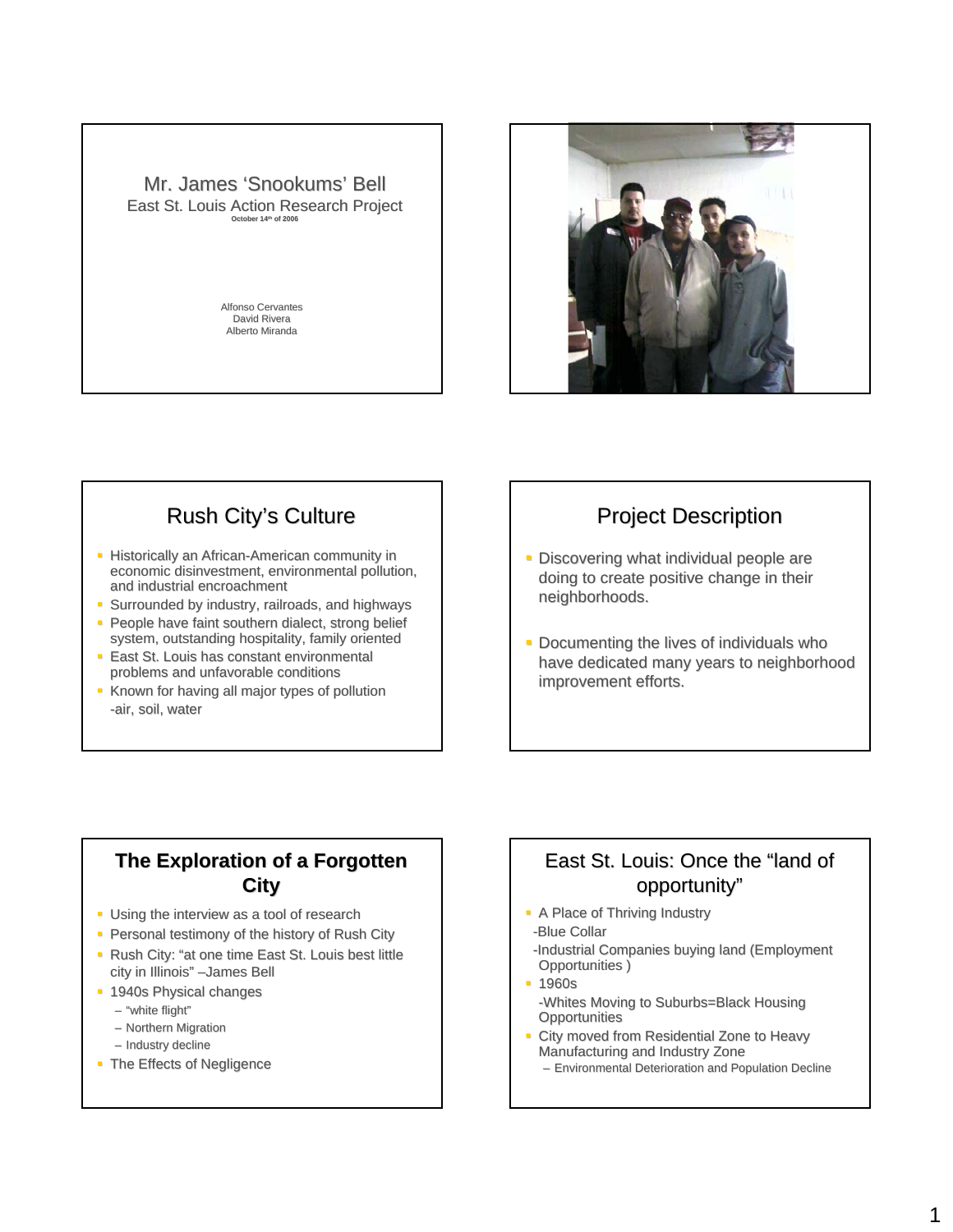### Last Few Decades...

- **Sharp decline in population**
- white population declined sharply
- **Black Population has risen, Median age is** rising
- **unemployment rising**
- **percentage below poverty level has slowly** decreased.

## Goals & Objectives

- Acquiring a first-hand experience of a day in East St. Louis
- **-** Discovery of neighborhood activism to create positive change in their neighborhoods neighborhoods
- **Understanding the effects of socio**economic, political, and racial barriers

# **Community Partner**

- Born in 1926 "in a house down the alley."  $-$  James Bell
- Father was a railroad worker from Rush City. Mother moved north from Mississippi and was a community aid worker.
- **Attended Lincoln High School with Miles Davis**
- Served in the military from 1950 to 1952
- Married for 53 years and retired in 1999
- **Enjoys the quiet and close community**
- Moved out of Rush City for housing purposes but still considers it home